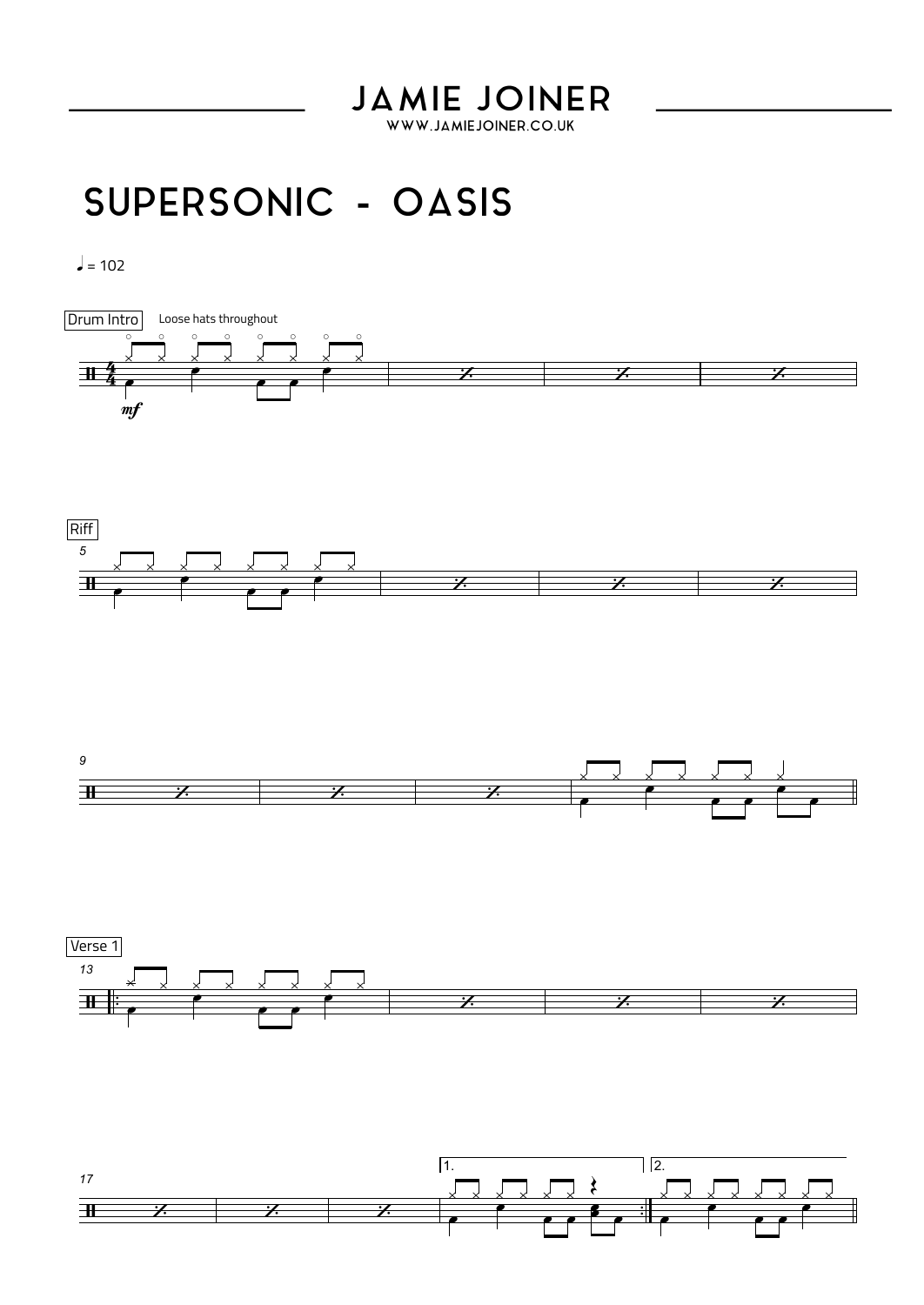









(Second time only)





 $\overline{2}$